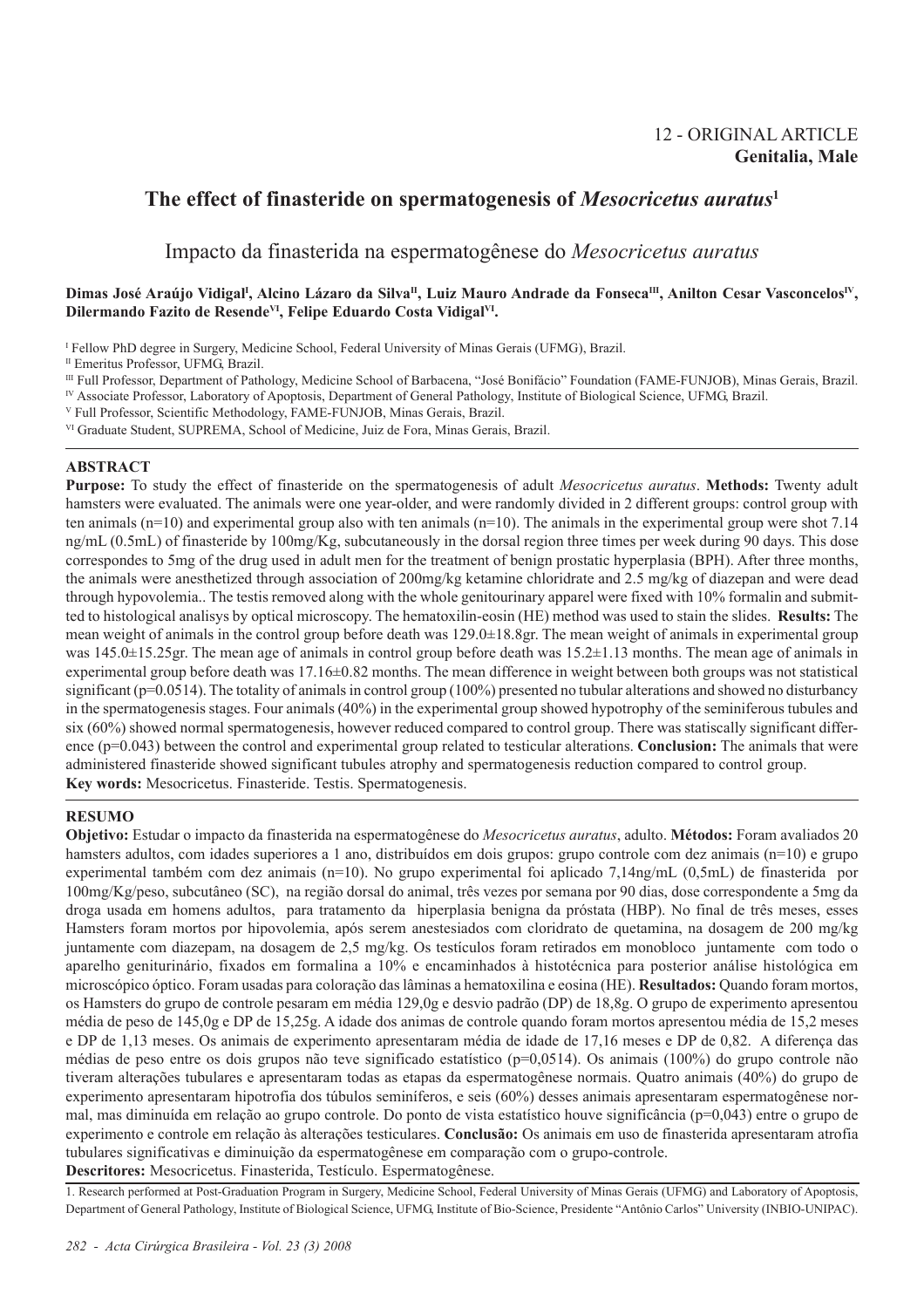### **Introduction**

Finasteride is a synthetic inhibitor of  $5-\alpha$ -reductase, an enzyme that changes testosterone into dihydrotestosterone (DHT). DHT is an active metabolite of testosterone, much more powerful than the last<sup>1</sup>.

Two different male steroid hormones secreted by the testis were isolated from the venous blood: testosterone and 4 androsterone-3,17-dione. However, the amount of testosterone is larger than the second hormone, so that testosterone can be considered as the only significant hormone responsible for the effects caused by male hormones. In the testis, both hormones are produced by the insterstitial cells of Leydig, which are located in the interstitial space between the seminiferous tubules<sup>1</sup>.

The testosterone that is released by the testis circulates in the blood for no longer than fifteen to thirty minutes, until it is fixed onto the tissues, or broken down into inactive substances to be excreted right after<sup>1</sup>. The share of testosterone fixed on the tissues is converted, inside the cells; into DHT by the 5- $\alpha$ -reductase<sup>1</sup>. This enzyme is responsible for the conversion of testosterone into DHT. As DHT, testosterone acts inside the cells<sup>1,2</sup>, it is assumed that DHT, after connecting with a plasmatic receptor, is transferred to the cellular nucleus, causing increased activity of the polymerase ribonucleic acid (polymerase RNA) and consequently, an increased synthesis of RNA and specific proteins<sup>2</sup>.

Spermatogenesis is a sequence of events that is dependent on testosterone, which leads the primitive germ cells to become spermatozoons. It starts in puberty when high levels of testosterone are released and it keeps occurring even in senescence<sup>1</sup>.

There are two types of  $5$ - $\alpha$ -reductase: type 1 found in the skin and liver, and type 2 found in the genitourinary system, including the prostate<sup>3</sup>. The sexual impotence is the main side effect from using finasteride, followed by a reduction in the ejaculated volume<sup>4</sup>. However, studies have shown side effects from the use of finasteride similar to the patients who used placebo5 .

Clinical studies have shown that the use of finasteride in a 5mg dose, once a day, decrease the volume of prostate and improve the symptoms of benign hyperplasia obstructiving this gland<sup>6</sup>. The 1mg/day dose used in the treatment of inherited androgenic alopecia, decreases the progress in hair loss and increase hair growth of7 .

Because of its influence on the metabolism of androgens, there is some worry, regarding its use, especially in patients at fertile age<sup>8</sup>. The effects of finasteride on the spermatogenesis have been studied in depth when the quality of the ejaculated is evaluated and just a few studies have been published on the action of finasteride at cellular level on the testis.

The aim of this paper is to increase and improve the knowledge on this field of this subject. Therefore, this study is referred to the impact of finasteride on the spermatogenesis of adult *Mesocricetus auratus*.

# **Methods**

This work began after its approval by the board of ethics in research of the Presidente "Antonio Carlos" University (CEP-UNIPAC).

Twenty adult hamsters, older than 1 year, were evaluated. They were divided into two groups: the control group with ten animals  $(n=10)$  and the experimental group, also with ten animals (n=10). Those animals were obtained from the animal house of the Bio-science Institute at Presidente "Antonio Carlos" Magnus Campus University (INBIO-UNIPAC).

The animals were put in plastic cages with 40x60x20 cm. Each cage had two animals and were lined with appropriate sawdust, for the hamster's accommodation.

The hamsters were fed in an *ad libitum* alimentation: special food made for hamsters, seeds of sunflower, peanut and corn. It was also offered to the animals, *ad libitum* and drinkable water from a suction fountain. All the animals were exposed to indirect sunlight for twelve hours in a 21°C room.

In the experimental group, were shot 7.14 ng/mL (0.5mL) of finasteride by 100mg/Kg, subcutaneously (SC) in the dorsal region of the animal for three times per week during ninety days (Figure 1). This dose corresponds to 5mg of the drug used in adult men6 (70Kg) for the treatment of benign prostatic hyperplasia (BPH).



**FIGURE 1** - Digital picture shows subcutaneously (SC) finasteride shot in the dorsal region of the animal ( INBIO-UNIPAC, 2006, Dec.).

After three months the animals died due to hypovolemia, after being anesthetized with 200mg/kg of ketanine chloridrat and 2.5mg/kg of diazepam<sup>9</sup>.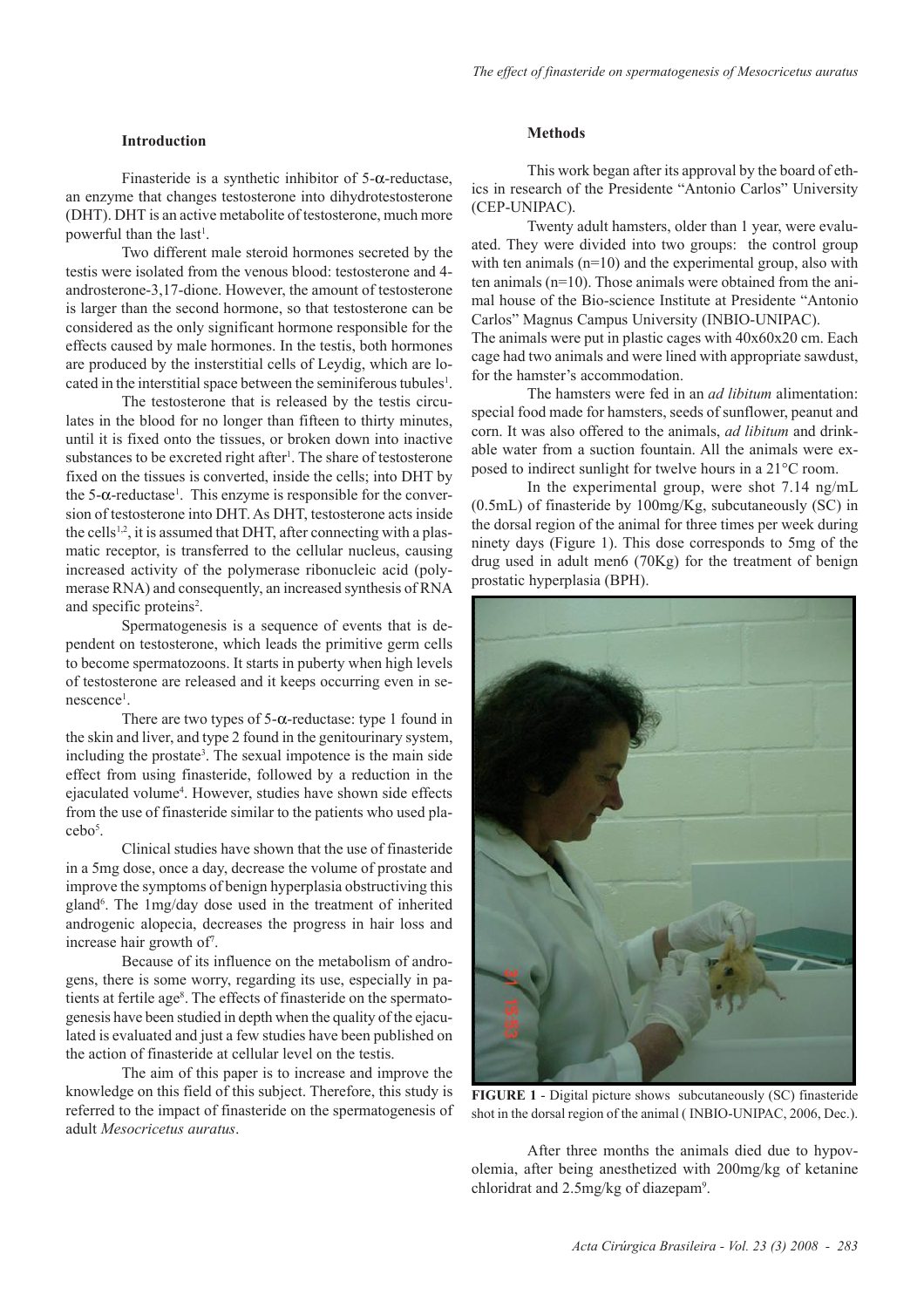The testis were removed along with all the genitourinary system and fixed with 10% formalin. After that, they were submitted to histological analysis by optical microscopy. The hematoxilin-eosin method was used to produce a slide stain.

### **Results**

It was found that values of mean weight after death for the animals in the control group was 129.0±18.8g and for the animals in the experimental group was 145.0±15.25g. The difference between the means of weight of the two tested groups did not show statistical significance, *p*>0.05. The animals in the control group had a mean age of 15.2±1.13 months at the death, while this value was 17.6±0.82 months for the experimental group.

Tubular changes were not found in the animals in the control group, and all of them showed normal spermatogenesis stages (Figure 2).



**FIGURE 2 -** Photomicrography of normal seminiferous tubules of an adult hamster.

Four animals in the experimental group showed seminiferous tubules hypotrophy (Figures 3 to 4) and six presented normal spermatogenesis, although this spermatogenesis process

was reduced compared to the animals in the control group (Figures 5 to 6).



**FIGURE 3 -** Photomicrography of an adult hamster seminiferous tubules after treatement with finasteride. Remarcable seminiferous tubules atrophy (arrows) (HE 10x).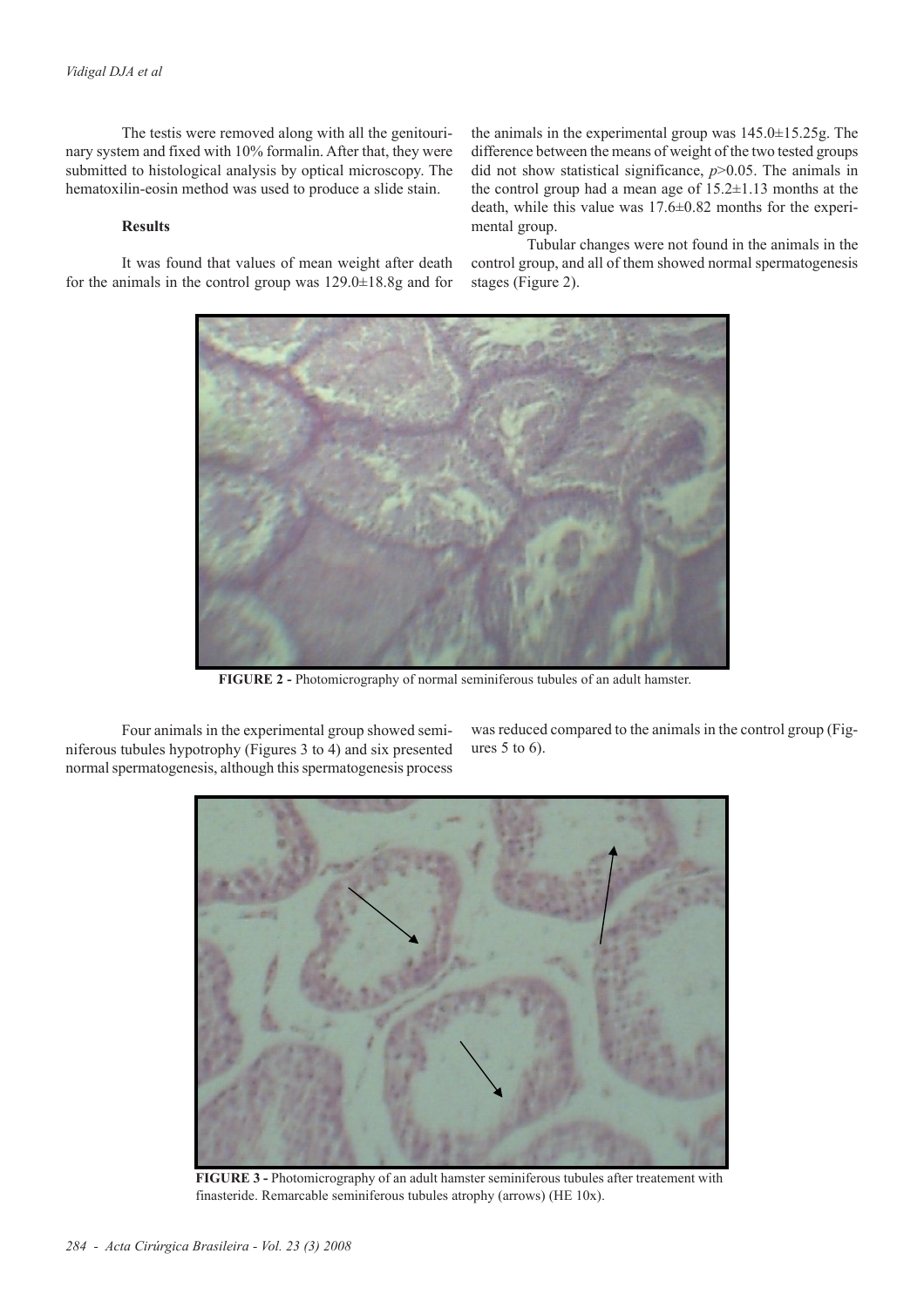

**FIGURE 4 -** Photomicrography of an adult hamster seminiferous tubules after treatement with finasteride. Remarcable seminiferous tubules atrophy (arrows) (HE 10x).



**FIGURE 5 -** Photomicrography of a seminiferous tubule of an adult hamster of the control group showing all the stages of the spermatogenesis and the plenty of spermatozoids inside the lumen (arrow) (HE 40x).



**FIGURE 6 -** Photomicrography of an adult hamster of the experimental group. Note the reduction in the spermatogenesis compared to control group (arrow) (HE 10x).

There was statistically significant difference  $(p<0.05)$ in the testicular alterations between the two groups tested.

### **Discussion**

Overstreet *et al.*10 investigating humans and Rhoden *et al.*11 investigating rats, did not show any alterations in the spermatogenesis after treatment with finasteride. Overstreet *et al.*10 evaluated the ejaculate from young men under use of finasteride 1mg and compared them to a control group. No histological assessment of the seminiferous tubules was performed. The Wistar rats were provided by Rhoden *et al.*11, and they received finasteride 2mg in a saline solution. It was difficult to

accurately evaluate the absorption of the medication, fact that might have influenced the results. In this study, to certificate the adequate absorption of medication the finasteride was injected subcutaneously (SC) in the experimental group, thus, providing liability to results.

Studies have shown that only one dose of 0.5mg of finasteride causes a 65% reduction in plasma dihydrotestosterone (DHT). This effect can remain for five to seven days<sup>12</sup>. After 14 days of treatment discontinuity the levels of finasteride returned to baseline<sup>12,13</sup>. In this investigation the experimental animals were administered finasteride three times per week.

The histological analysis confirmed the drug action in